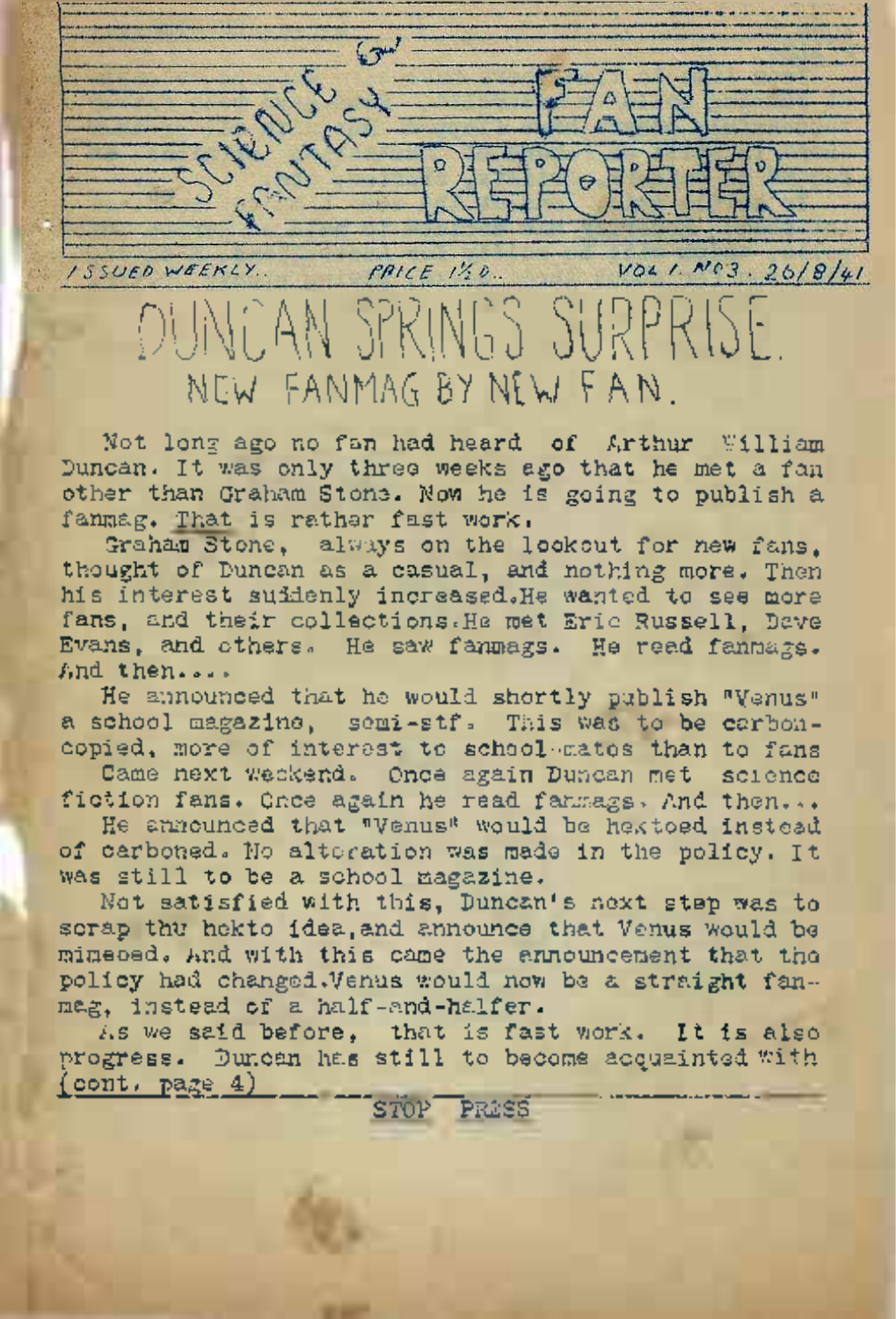PILLS,<br>From time to time there have been various attempts From time to time there have been various attempts at running polls in Australia. Some have been fairly successful<sup>s</sup> others have flopped. But with all of them there is still no record of Australian opinions in regard to authors, artists, stories, etc.

To settle this, and at the same time to increase interest, Reporter has decided to hold a series of polls, which will be solely for Australians. Each one will run for about three weeks, giving plenty of time for answers. The series will include:

Most popular author.

Most popular artist.

Most popular story.

Most popular cover.

Those are only four of the subjects.Others will be dealt with. And the polls will not deal entirely with the pros.Fan topics will be included. When it is finished it will be the most complete series of polls ever held in Australia.

Naturally,the success of the series will depend on the reader.As you read this resolve to do your bit to help. Decide now to send in your vote as soon as possible. If you delay, and your favourite author or artist misses first place by one vote, you will be to blame.

POLL No.l -- ARTISTS.

Our first poll is to determine Australia's most popular artist. To are employing a new voting system which wo consider fairer than the old methods.

You are to choose your five favourite science fiction and fantasy illustrators. (Not necessarily the 5 best artists, for while you admit X to be a very good artist, you may not like his style.)

Write them down in any order at all - alphabetical if you like,and send the list along to us. We will do the rest, giving each name sent in one point.

The reason for not employing the 1,2,3,4,5, system is this. If we were to receive five entries, all of which put A in fifth place, he would get only 5 points Yet if one voter were to put B in first place, and the others left him out,he would also get 5 points, while (cont. page 3.)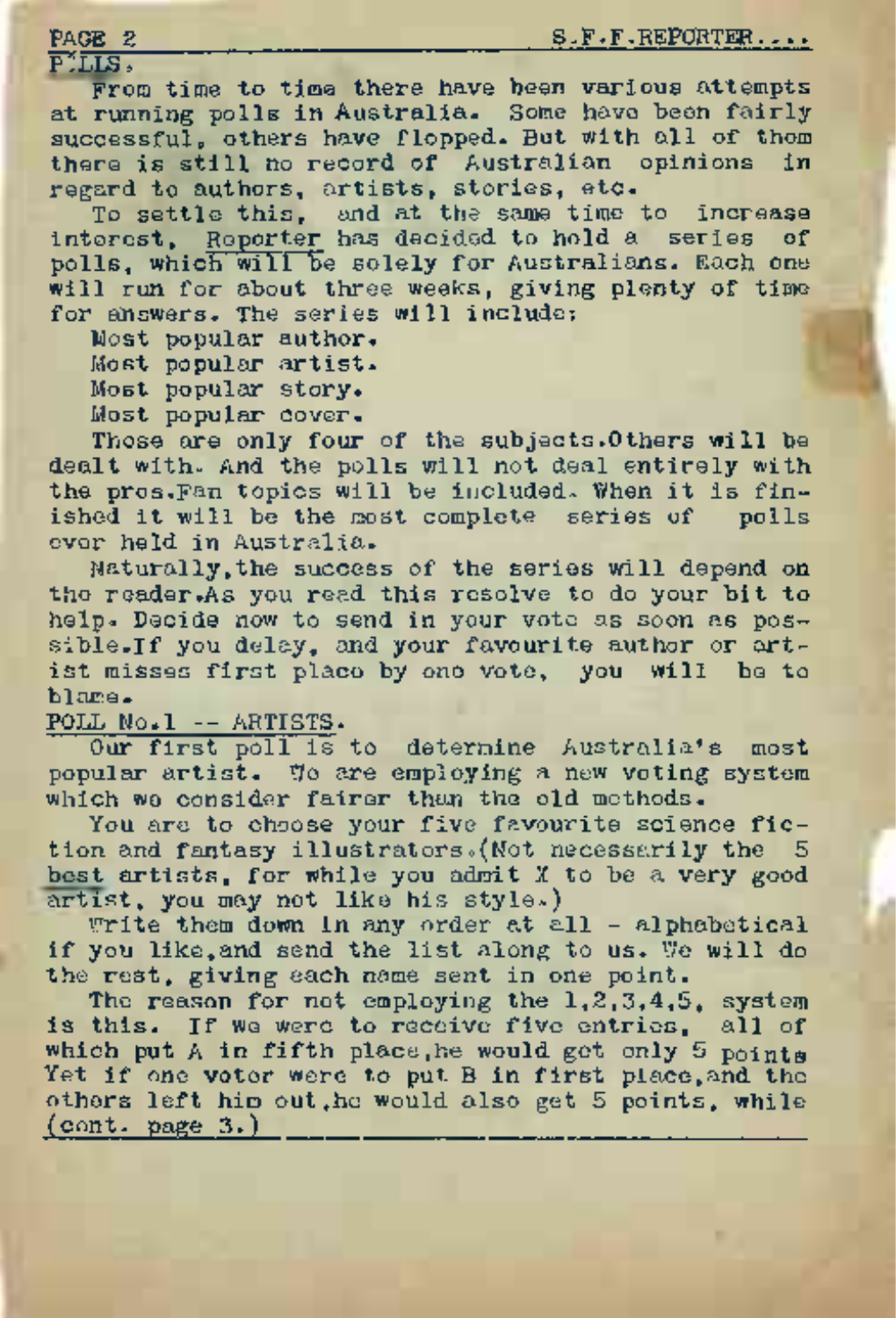# 3\_\_\_\_\_\_\_\_\_\_\_\_\_\_\_\_\_\_\_\_\_\_\_\_\_\_\_\_\_\_\_S.F.F.REPORTER....

# SYDNEWS.

# THE CAD<sup>I</sup>

Graham Stone, and Colin Roden, on a hunt for back numbers, found a bookseller who did NOT want to sell his books. He refused to get them down from the shelves ( said it was too much trouble ) and emphatically stated "that stuff (stf) would drive you ratbag."

## **CORRECTION**

Arthur Duncan's address, given in last issue as 17 Durdans Avenue, Rosebery, should be No.9 in the same street.

## GOING UP,PLEASE

Colin Roden's collection of promags has now passed<br>the 200 mark. T.O.W. and three Unknowns were the reason for this.<br>Fandom at Random the 200 mark. T.O.W. and three Unknowns were the reason for this.

## NEWS ITEMS.

Last Saturday's Daily Telegraph had two items of interest.

First was that Britain was using rocket-propelled wires to bring down enemy planes. The wires, shot into the air by rockets, caught in the wings and propellers, causing the planes to crash.

Second was that two Papuan natives had died, the reason being -- black magic! BOOKS.

Tales of Wonder No.14 is now out in Sydney. FILMS.

Both Wog Hockley and Vol Molesworth have seen Fantasia. Both have the same opinion, i.e., super-super. POLLS'(cont.from p.2.)

actually A was much more popular.Under the new system A would get five points, and B only one.

To start the ball rolling, we three editors have already voted.Our combined efforts make the following results:

ROGERS.,...3 points.

CARTIER,BOK,WESSO,SCHNEEMAN.. .2 points.

DOLD,KRUPA,MOREY,PAUL........ 1 point.

That is a <start.lt> is now up to you. Do not let us down.